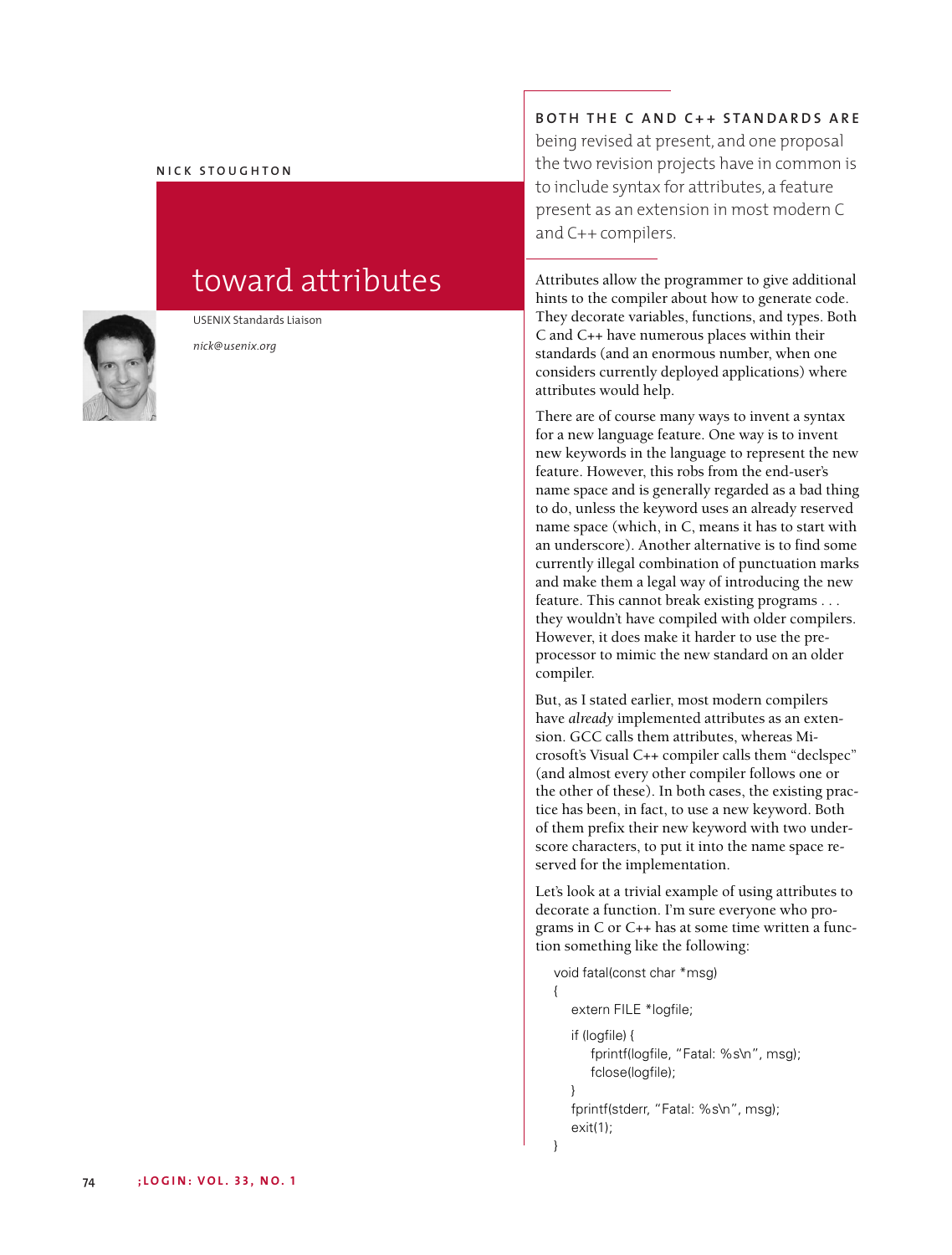This simple function does some cleanup and exits the application on a fatal error. The function doesn't return; it calls exit(). There are a couple of things an optimizing compiler wants to be able to do with a function that doesn't return: remove dead code that follows a call to a nonreturning function and be able to notice that it doesn't need to worry about return paths following such a call. (Ever had that annoying error message "file.c:13: warning: control reaches end of non-void function"?) A function that doesn't return doesn't need to clean up the stack after itself, either.

Current existing practice in GCC allows you to add an attribute to the function prototype to indicate this:

\_\_attribute\_\_((noreturn)) void fatal(const char \*);

The Microsoft compiler spells it slightly differently, but with the same effect:

\_\_declspec(noreturn) void fatal(const char \*);

The two committees, C and C++, are taking a very different approach to adding attributes.

# **The C Approach**

The C committee wants to follow existing practice as much as possible; it is therefore looking at the \_\_attribute\_((xx)) and \_\_declspec(xx) syntaxes closely. The committee will likely pick one rather than the other, and it may consider cleaning up the name a little. (All those underscores surely do look ugly!) They could go for new keywords for every attribute (e.g., noreturn) as a top-level keyword, but that would be very inflexible and hard to extend (al though there is precedent, since some of the current keywords, such as register, are really attributes). And remember what I was saying about keywords: Adding new keywords to the language is always going to be an uphill battle, as the users' name space is invaded. The syntax itself, however, is felt to be less important than the semantics of attributes. The intent of the committee is to select a common set of attributes that most vendors already support and to standardize what these attributes actually mean. To allow for further extension of this, the standardized attributes will have stdc\_ prefixed to their name. The current proposal lists:

- **■** stdc\_noreturn: Applies to a function, indicating that the function does not return.
- **■** stdc\_pure: Applies to a function, indicating that the function has no side effects and will always return the same result for the same arguments (allowing the optimizer to possibly cache results).
- **■** stdc\_warn\_unused\_result: Applies to a function and will cause the compiler to issue a warning diagnostic if the result is not used (e.g., malloc() would be an example where this is appropriate).
- **■** stdc\_nonnull: Applies to a parameter to a function, indicating that the argument cannot be null.
- **■** stdc\_unused: Applies to a parameter to a function or to a variable, indicating that this parameter or variable is not used, but only required to ensure that the function has the correct signature.
- **■** stdc\_deprecated: Applies to a function, permitting the compiler to warn if the function is used.
- **■** stdc\_align: Applies to any variable, indicating the alignment of that variable.
- **■** stdc\_thread: Applies to any local variable, indicating that there should be a separate copy of the variable for each thread (GCC has a keyword, \_\_thread, to do this).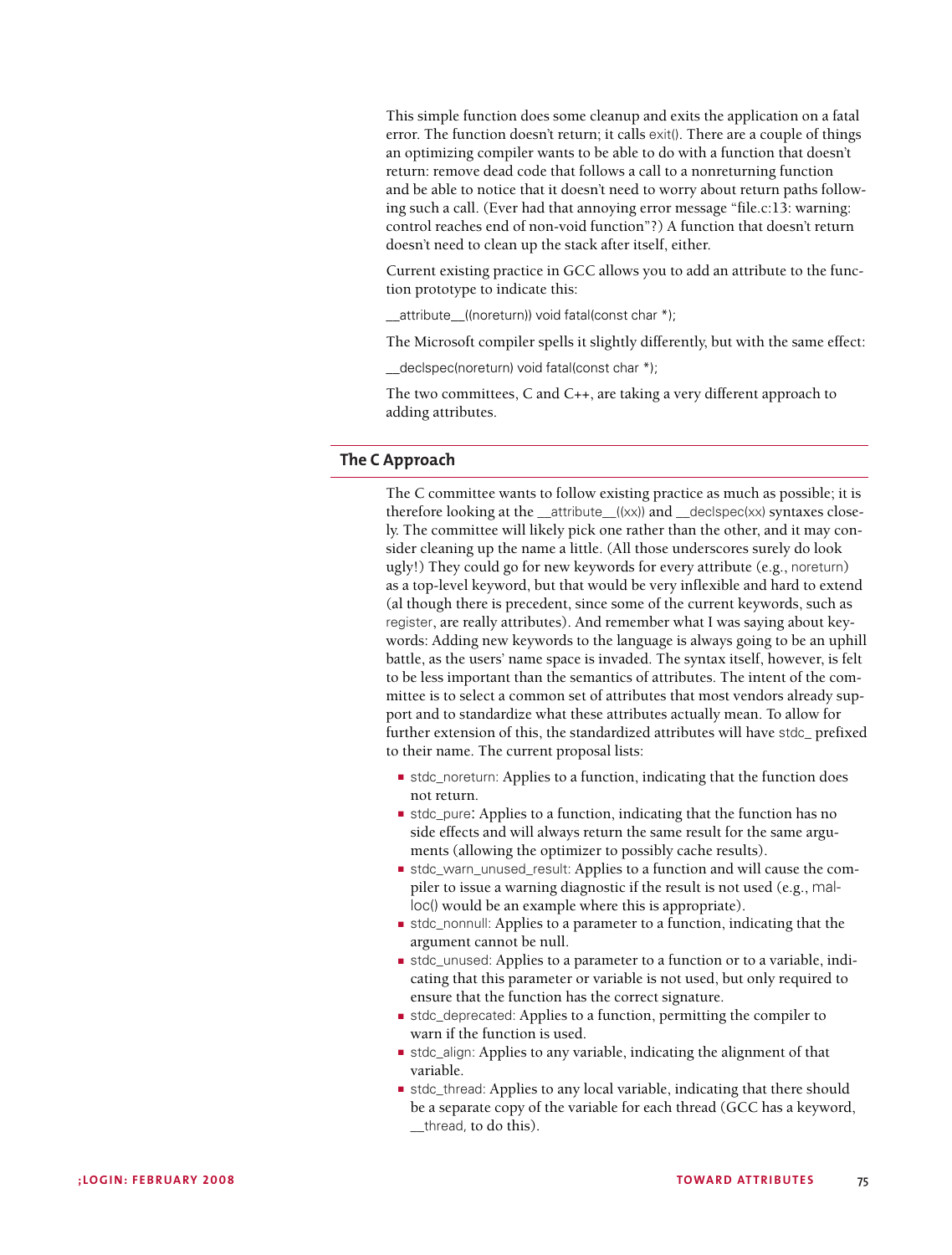**■** stdc\_packed: Applies to a structure or union, indicating that no padding should be included, minimizing the amount of memory required to hold the type. It is also applicable to an enum type, indicating that the smallest integral type appropriate be used (e.g., a packed enum with fewer than 256 discrete values should be stored in a char).

Other attributes may yet be added to this list. In particular, the committee spent considerable time at its most recent meeting discussing the cleanup attribute from GCC, comparing it to the try {} finally {} construct added to Microsoft's compiler. A paper on this subject is expected at the next meeting, in April 2008.

## **The C++ Approach**

The C++ committee, in contrast, *loves* to invent! If no new keywords are to be added to the language, why not invent a whole new syntax? Their proposal currently describes the syntax for adding attributes and only a few of the attributes themselves (noreturn, final, and align). The proposed syntax adds attributes surrounded by [[...]], *after* the definition. Currently both GCC and the Microsoft compiler expect attributes *before* the thing that they modify, though GCC can accept them after in some circumstances. So the fatal example above would become:

void fatal(const char \*) [[noreturn]];

This syntax certainly doesn't suffer from the excess of underscores and general ugliness in the existing practice. It is certainly true that, by using the currently implemented extensions, the syntax can very rapidly get to be so opaque as to be almost unreadable:

int i \_\_attribute\_\_((unused)); static int \_\_attribute\_\_((weak)) const a5 \_\_attribute\_\_((alias("\_\_foo"))) \_\_attribute\_\_((unused));

### // functions

attribute ((weak)) attribute ((unused)) foo() attribute ((alias(" foo"))) attribute ((unused)); \_\_attribute\_\_((unused)) \_\_attribute\_\_((weak)) int e();

The C++ proposal uses some aspects of the GCC syntax, but it removes that which the committee deems to be controversial. As stated, instead of \_\_attribute\_\_, which is long and makes a declaration unreadable, the proposal uses [[ ]] as delimiters for an attribute. For a general struct, class, union, or enum declaration, it will not allow attribute placement in a class head or between the class keyword, and the type declarator. Also, unlike the GCC attribute and Microsoft declspec, an attribute at the beginning will apply, not to the declared variable, but to the type declarator. This will have the effect of losing the GCC attribute's ability to declare an attribute at the beginning of a declaration list and have it apply to the entire declaration. The committee feels that this loss of convenience in favor of clearer understanding is desirable.

class C [[ attr2 ]] { } [[ attr3 ]] c [[ attr4 ]], d [[ attr5 ]]; attr2 applies to the definition of class C attr3 applies to type C attr4 applies to declarator-id c attr5 applies to declarator-id d

Another aspect of the C++ proposal is to apply attributes to things other than simply variables, functions, and the like—for instance, to blocks and to translation units (or files). This aspect of attributes has no real implementa-